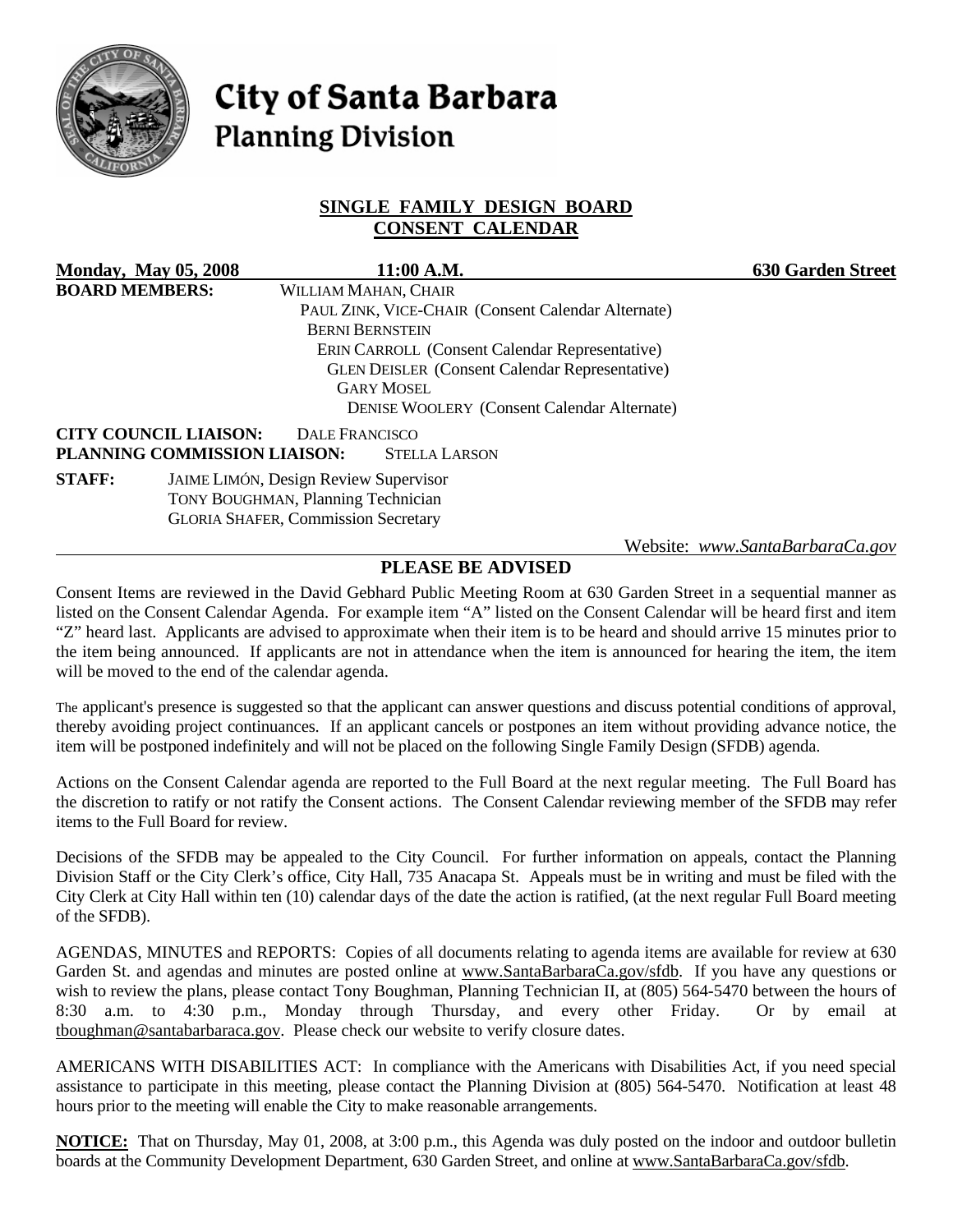# **FINAL REVIEW**

#### A. 118 CALLE BELLO **A-2** Zone

 Assessor's Parcel Number: 015-340-007 Application Number: MST2007-00385 Owner: Gertman Paul & Marianne Architect: Bildsten & Sherwin

(Proposal for 248 cubic yards of grading excavation and fill grading and sitework for new landscaped terrace and pool, enclosed pool house, open pergola, new solar photovoltaic panels and solar water heating panels on the southern, sloped portion of the 1.1 acre parcel in the Hillside Design District.)

#### **(Final approval of landscape plan is requested.)**

# **NEW ITEM**

# **B.** 2411 ANACAPA ST **E-1** Zone

| Assessor's Parcel Number:  | 025-072-009           |
|----------------------------|-----------------------|
| <b>Application Number:</b> | MST2008-00192         |
| Owner:                     | Sugar Robert L/Joan H |
| Architect:                 | Gretchen Zee          |
|                            |                       |

(Proposal to replace existing retaining wall, driveway, walkways, and replace wood railing with wrought iron railing at rear deck, and addition of new landscape railings, two new wrought iron gates, and new front hedge. The existing single-family residence is located in the Mission Area Special Design District.)

# **(Action may be taken if sufficient information is provided.)**

# **NEW ITEM**

#### **C.** 514 DE LA VISTA AVE **R-2** Zone

 Assessor's Parcel Number: 029-032-004 Application Number: MST2008-00201 Owner: White Patricia L Architect: Patrick Marr

(Proposal to expand an existing second-floor deck by reducing second-floor living space by 30 square feet. The proposal includes replacing the second-floor windows, changing the existing railing material from wood to wrought iron, and adding an eyebrow roof on the rear elevation below the second-floor deck. The existing 3,107 square foot two-story single-family residence is located on a 5,200 square foot lot.)

**(Action may be taken if sufficient information is provided.)**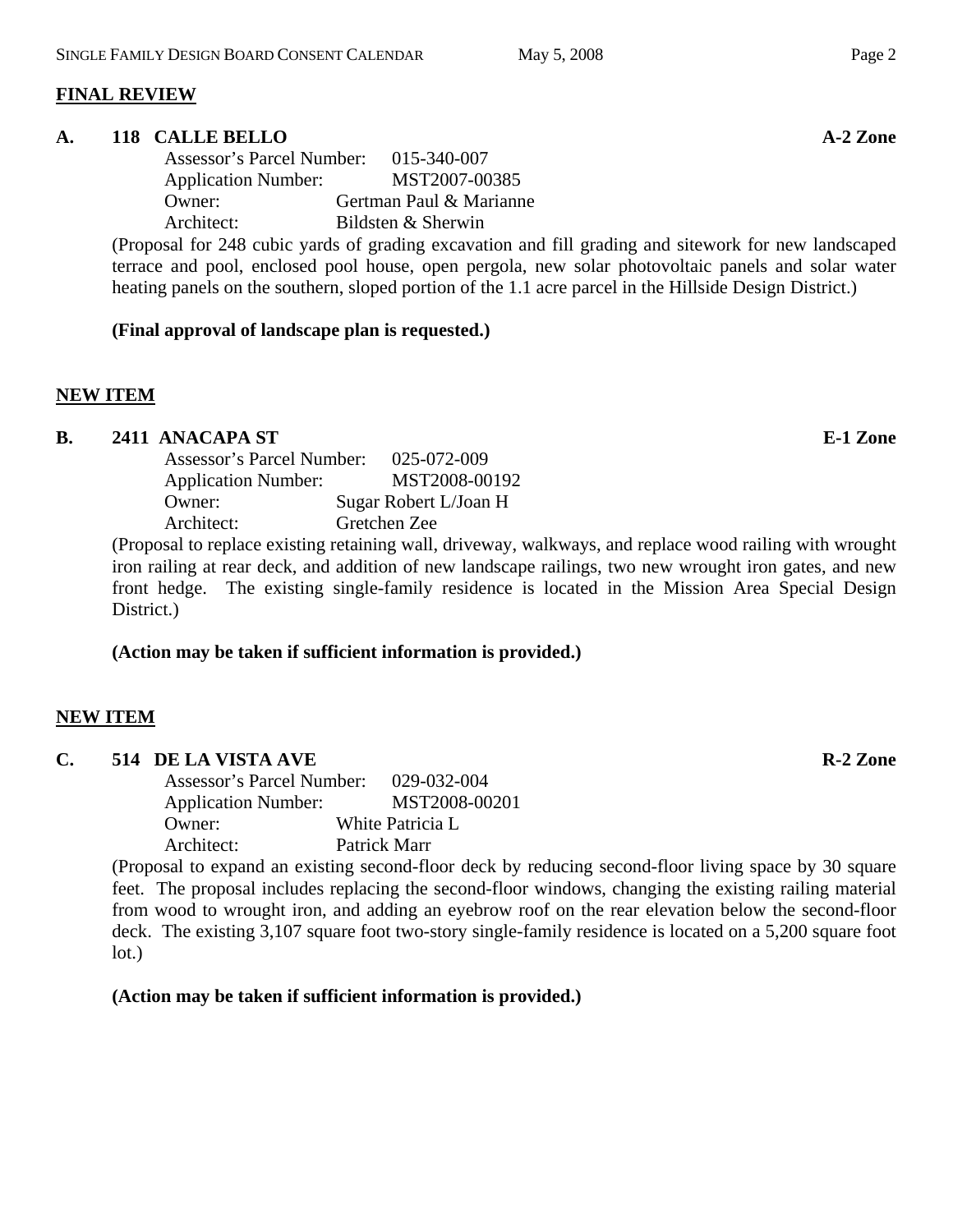#### **NEW ITEM**

#### **D. 720 FLORA VISTA DR E-1 Zone**

 Assessor's Parcel Number: 041-382-004 Application Number: MST2008-00193 Owner: Svensson, Nicklas

(Proposal to remove existing composition roof shingles and underlayment and replace with underlayment and standing seam, metal roof system in "weathered copper" color.)

#### **(Action may be taken if sufficient information is provided.)**

#### **FINAL REVIEW**

#### **E. 825 ROBLE LN E-1 Zone**

|                            | Assessor's Parcel Number: |            | 019-252-008   |  |
|----------------------------|---------------------------|------------|---------------|--|
| <b>Application Number:</b> |                           |            | MST2008-00025 |  |
| Owner:                     |                           | Mark Bell  |               |  |
| Architect:                 |                           | Kent Mixon |               |  |
|                            |                           |            |               |  |

(Proposal to remodel an existing 2,073 square foot single-family residence on a 8,180 square foot lot in the Hillside Design District. The project includes a 101 square foot addition to lower floor, demolishing and rebuilding existing stairs at west and east ends of house, replacement of all existing doors and windows, and change siding at main level to board and batten. Staff Hearing Officer approval of modifications are requested for encroachments into the interior, front, and open yards. The proposed total 2,174 square feet is 67% of the maximum FAR.)

#### **FINAL REVIEW**

# F. 1110 DEL SOL AVE **E-3/SD-3** Zone

| Assessor's Parcel Number:  | 045-062-012                 |
|----------------------------|-----------------------------|
| <b>Application Number:</b> | MST2007-00611               |
| Owner:                     | Hazard Family Trust 6/11/03 |
| Architect:                 | <b>Kathy Hancock</b>        |

(Proposal for a new 306 square foot second-story, a 277 square foot first-floor addition, a new 448 square foot two-car garage, a 105 square foot front porch, and demolish the existing 191 square foot garage. The existing 1,519 square foot single-family residence is located on a 7,600 square foot lot. The proposed total of 2,550 square feet is 82% of the maximum FAR.)